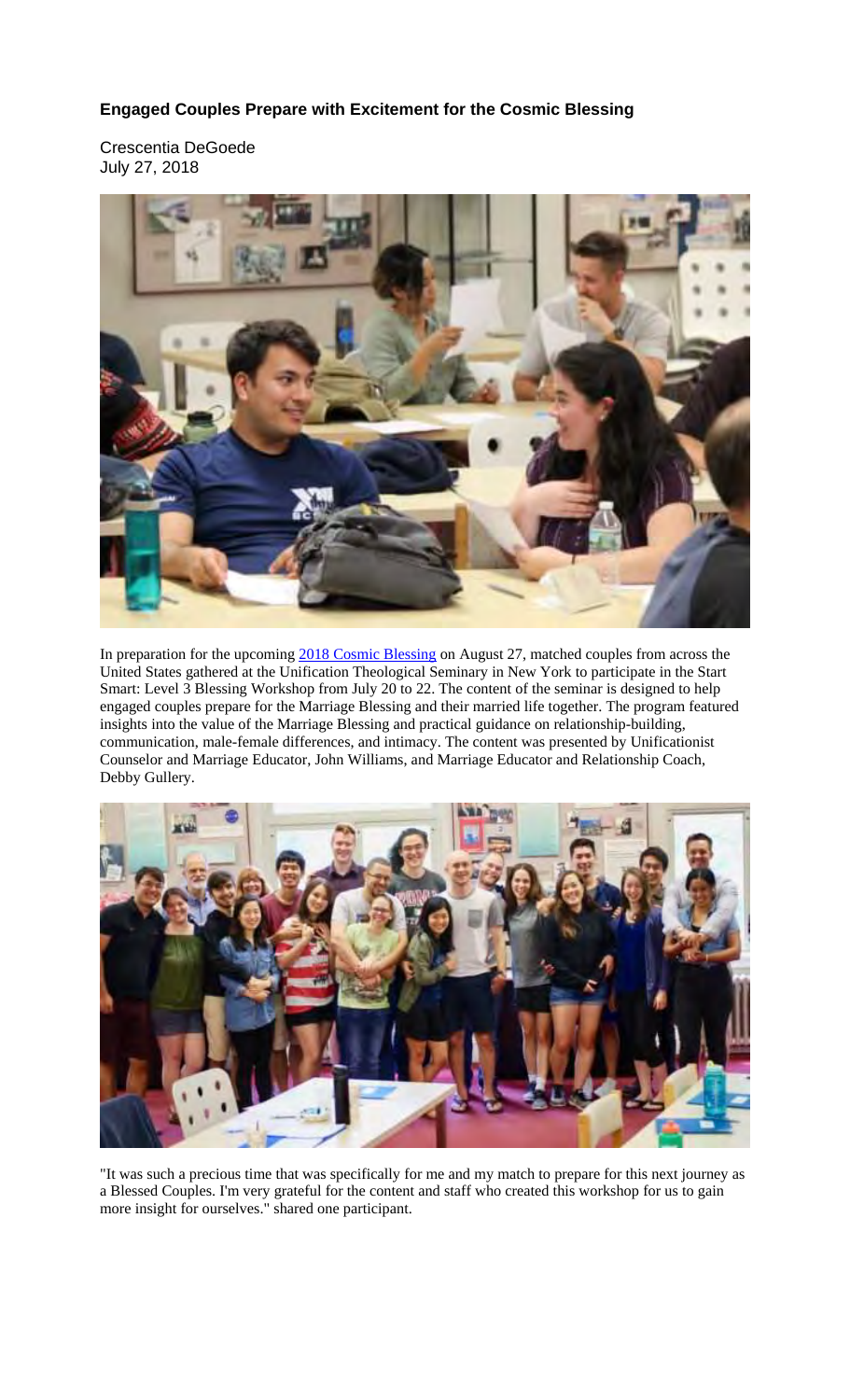

On Friday, July 20, the couples spent time discussing their desired outcomes for the workshop and introducing each other to the group. John Williams gave the first presentation on "Vision for a Strong and Loving Marriage", in which he described three keys of a strong marriage. Couples then had the opportunity to discuss the content with each other.



The following day, the couples began the day with a Hoon Dok Hae Hike, which consisted of reading True Parents' words about marriage and the Marriage Blessing and then exploring the UTS property. The first presentation of the day was by John Williams on "Handling Differences," in which he discussed healthy ways to handle conflict when it inevitably comes up in marriage. Debby Gullery then continued the presentations for the day on "Relating and Creating," which outlined constructive ways to create a unique couple culture. Debby Gullery then presented on "The Marriage Bed," which facilitated an open discussion on healthy sexual intimacy in marriage.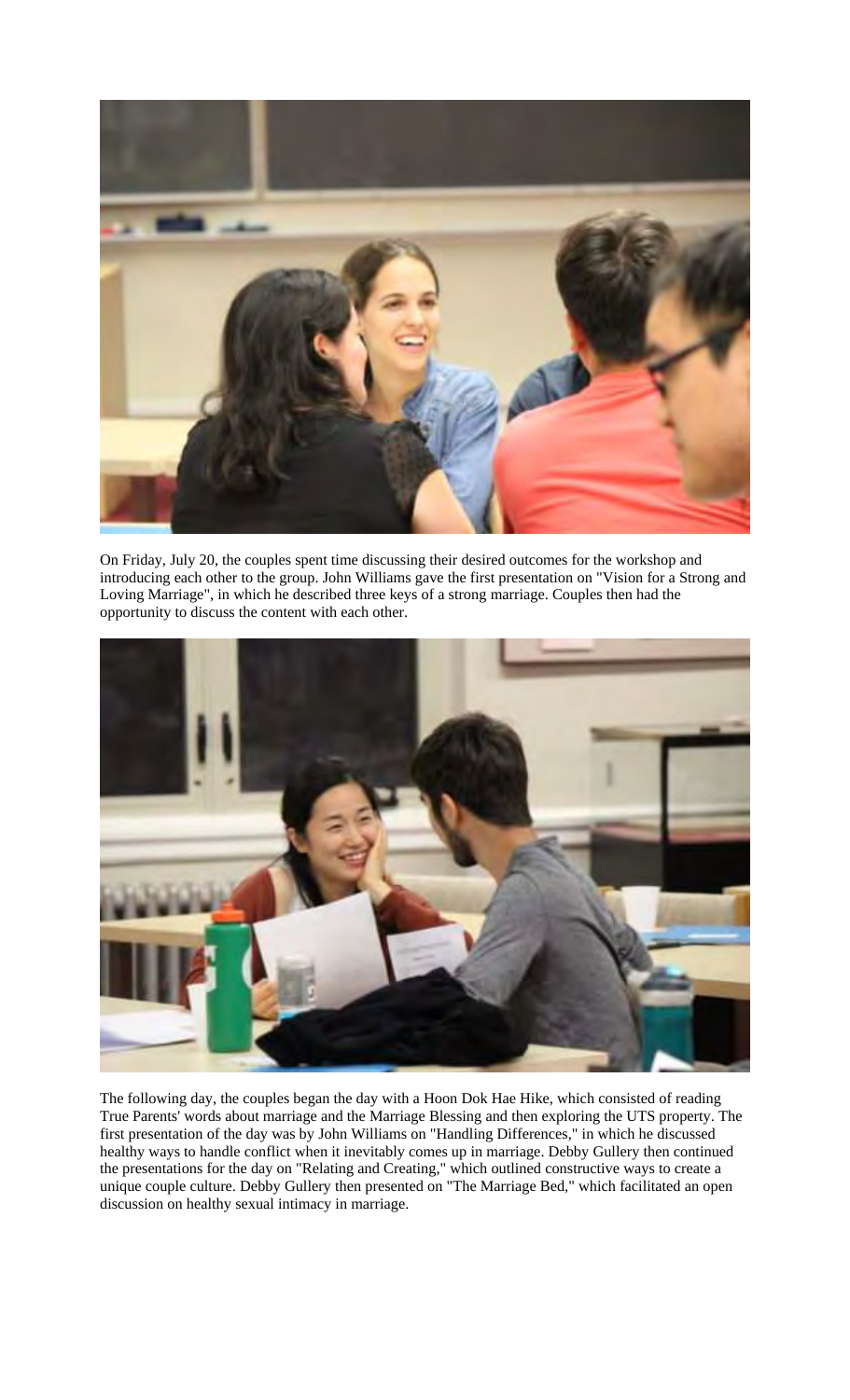

In the evening, two Blessed Couples, Seung Kook Burns and Sunmarie Burns and Kimisei Miyake and Christina Lange, shared about their experience in marriage and developing their relationship. The participants then had an opportunity to ask the Blessed Couples any questions. Participants were pleased to hear some of the joys and challenges that come with marriage. Following the testimonies were genderspecific discussion groups.

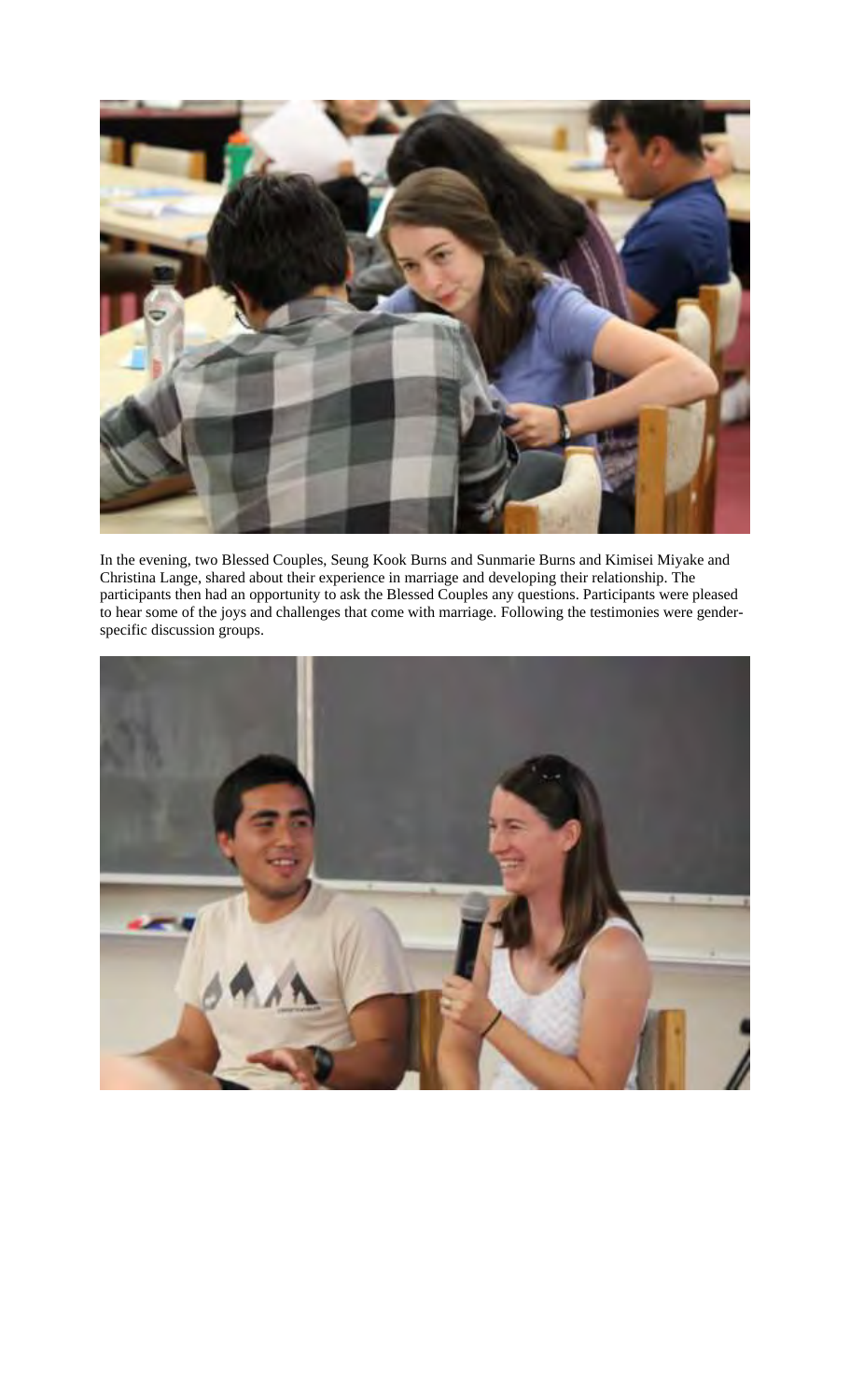

On Sunday, July 22, Debby Gullery gave the first presentation of the day on "The Value of the Blessing." This discussion-based presentation consisted of couples reading True Parents' words on the Marriage Blessing together in groups of three couples, and then discuss the content. This format was effective in bringing True Parents' words into practical application in their marriages.



John Williams then presented on "Genderalizations," in which he explored general and scientific differences between husbands and wives, and how to navigate those differences. The final session of the workshop involved a QandA session with Debby Gullery and John Williams. Participants were given the opportunity to ask any questions to the presenters.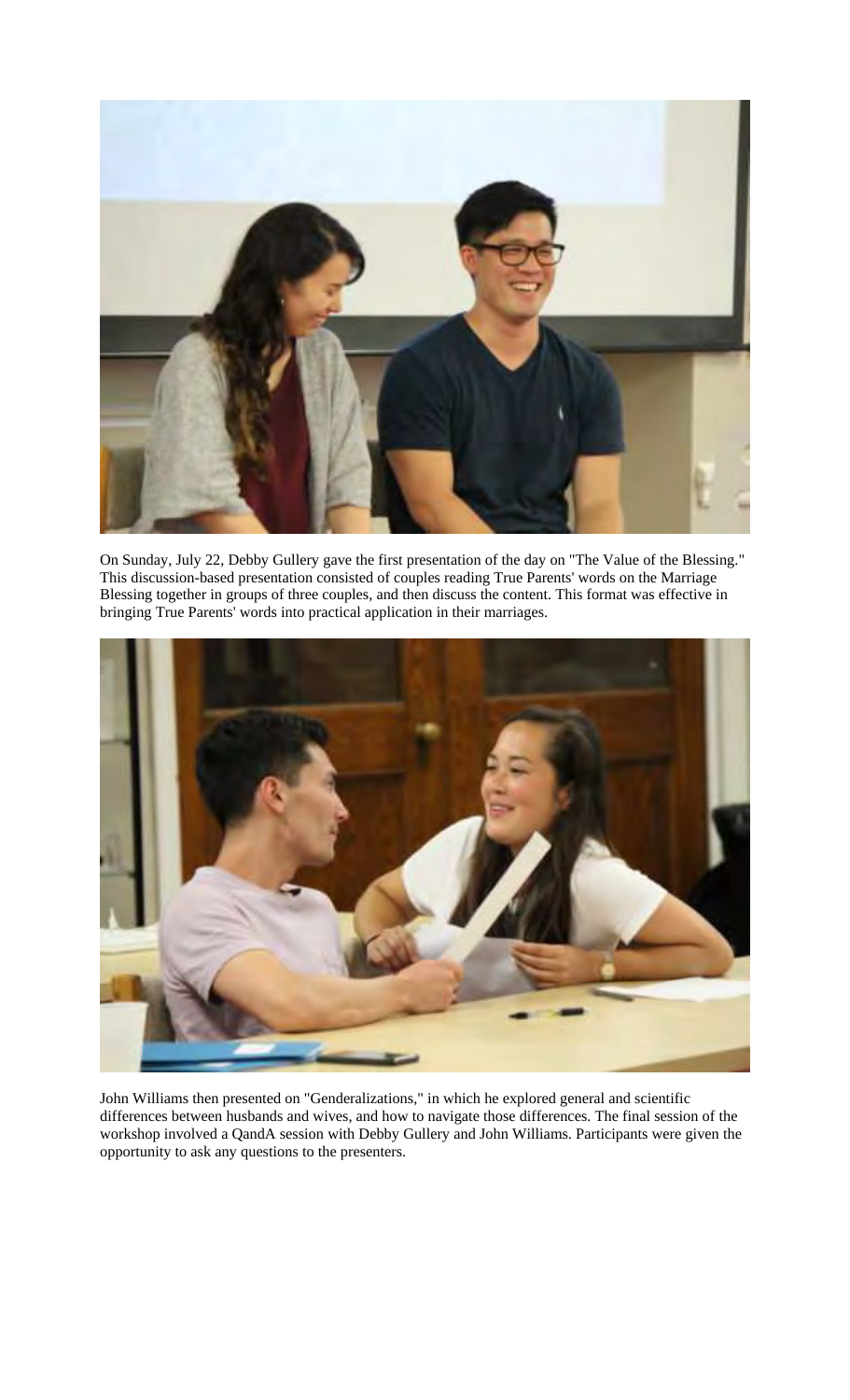

Much joy, laughter, and insights were shared between the couples and between the other participants throughout the weekend.



## **Comments from Participants**

"I feel the workshop was amazing. Not only being with my future spouse, I am just really grateful to spend time preparing for the Blessing by understanding each other more. This definitely was worth the time and I feel I am more prepared to plan my future out better with her. Thank you for all the lectures and testimonies, I will definitely use them as tools to create an amazing family."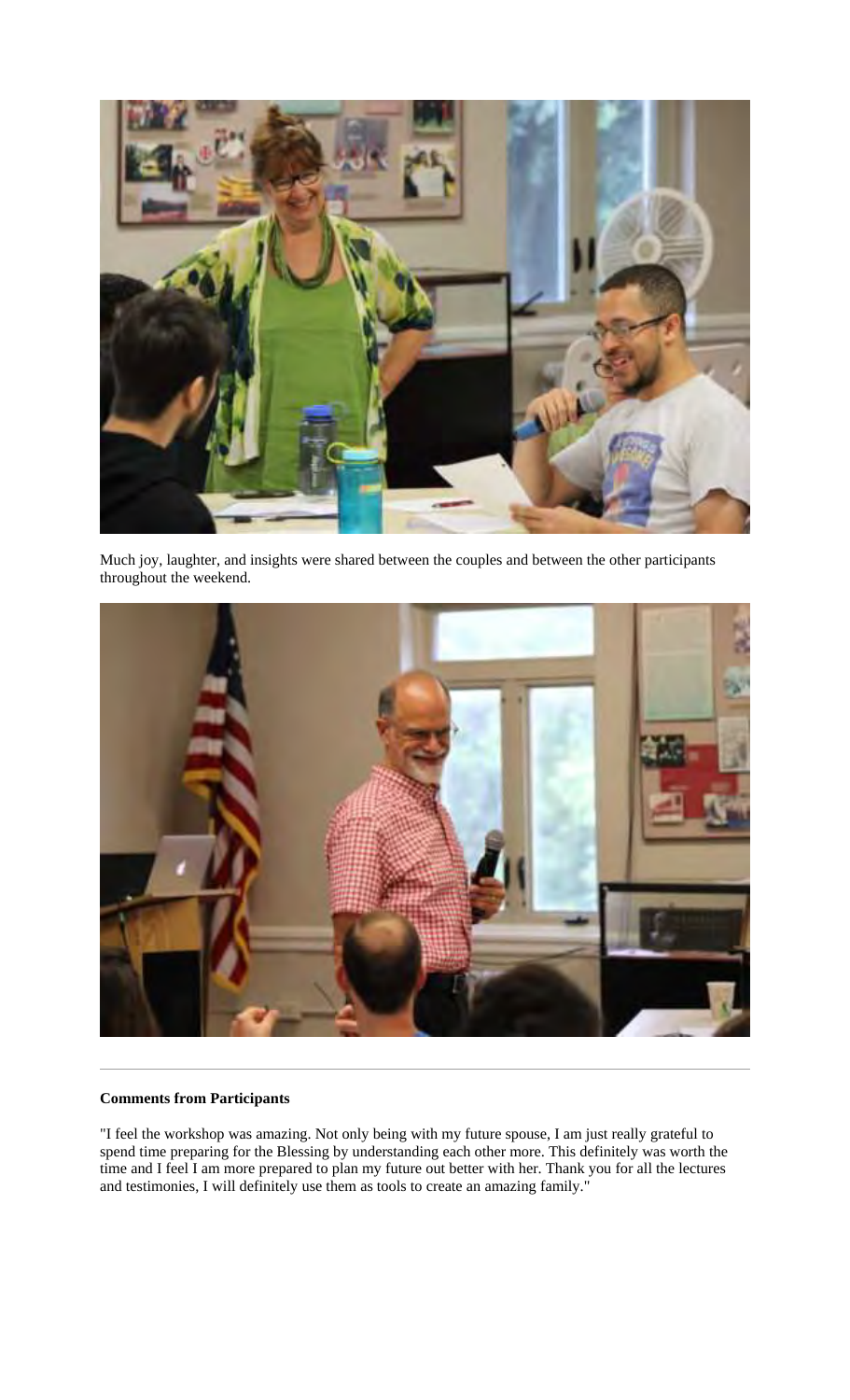

"It was very helpful. I gained a lot of insight into how we can have a successful marriage and learned a lot about me and my match that clarified many things."



"The workshop was well organized and had just the right mix of heartfelt, spritual, and practical content. I gained a lot more than I expected and feel it will help both me and my fiance Start Smart."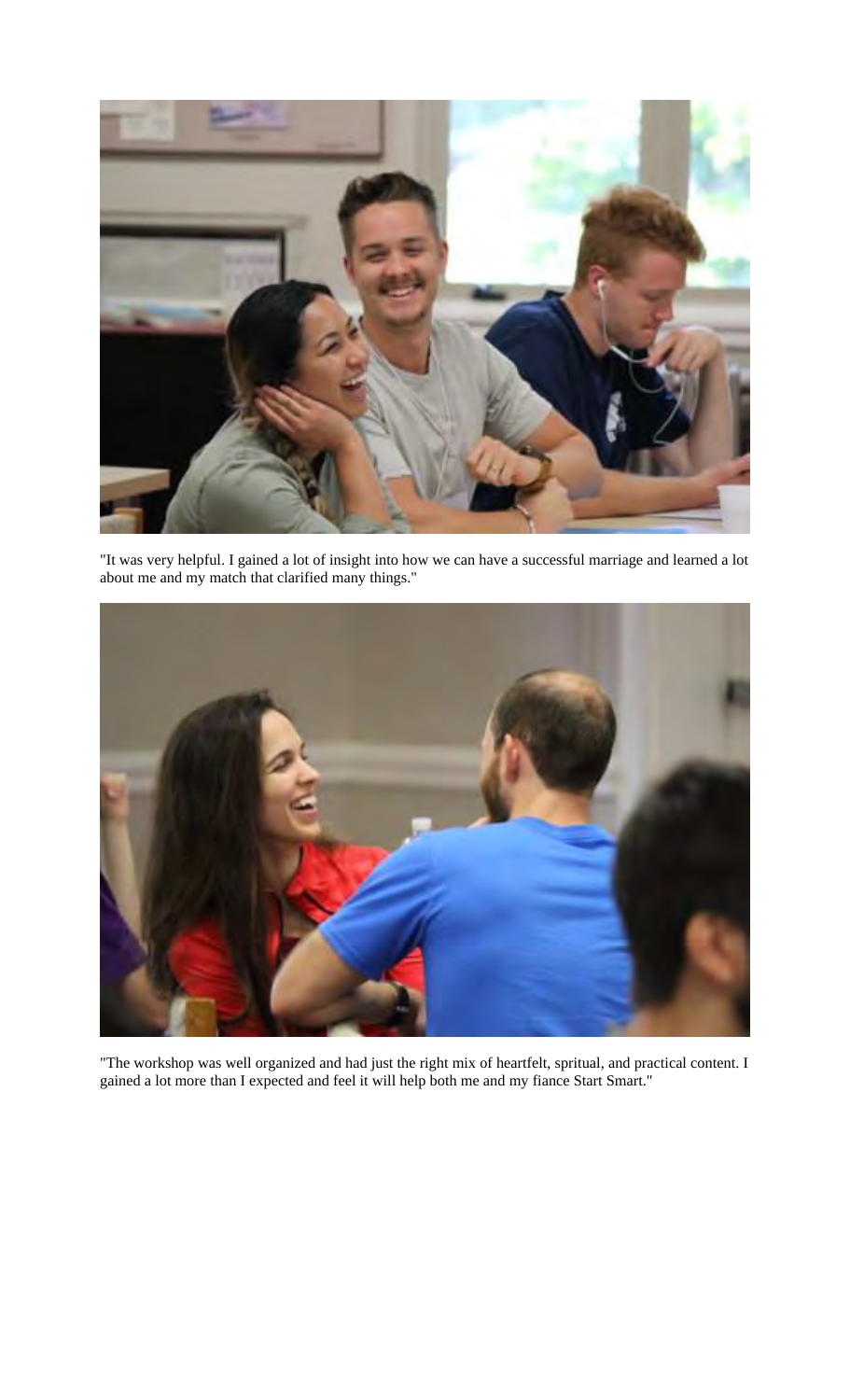

"Super helpful! So grateful for all the guidance, especially the advice I didn't even know I needed. Debbie Gullery and John Williams were fountains of knowledge."



"A great environment to bring up any questions or problems your dealing with without feeling any judgement. Very thorough."